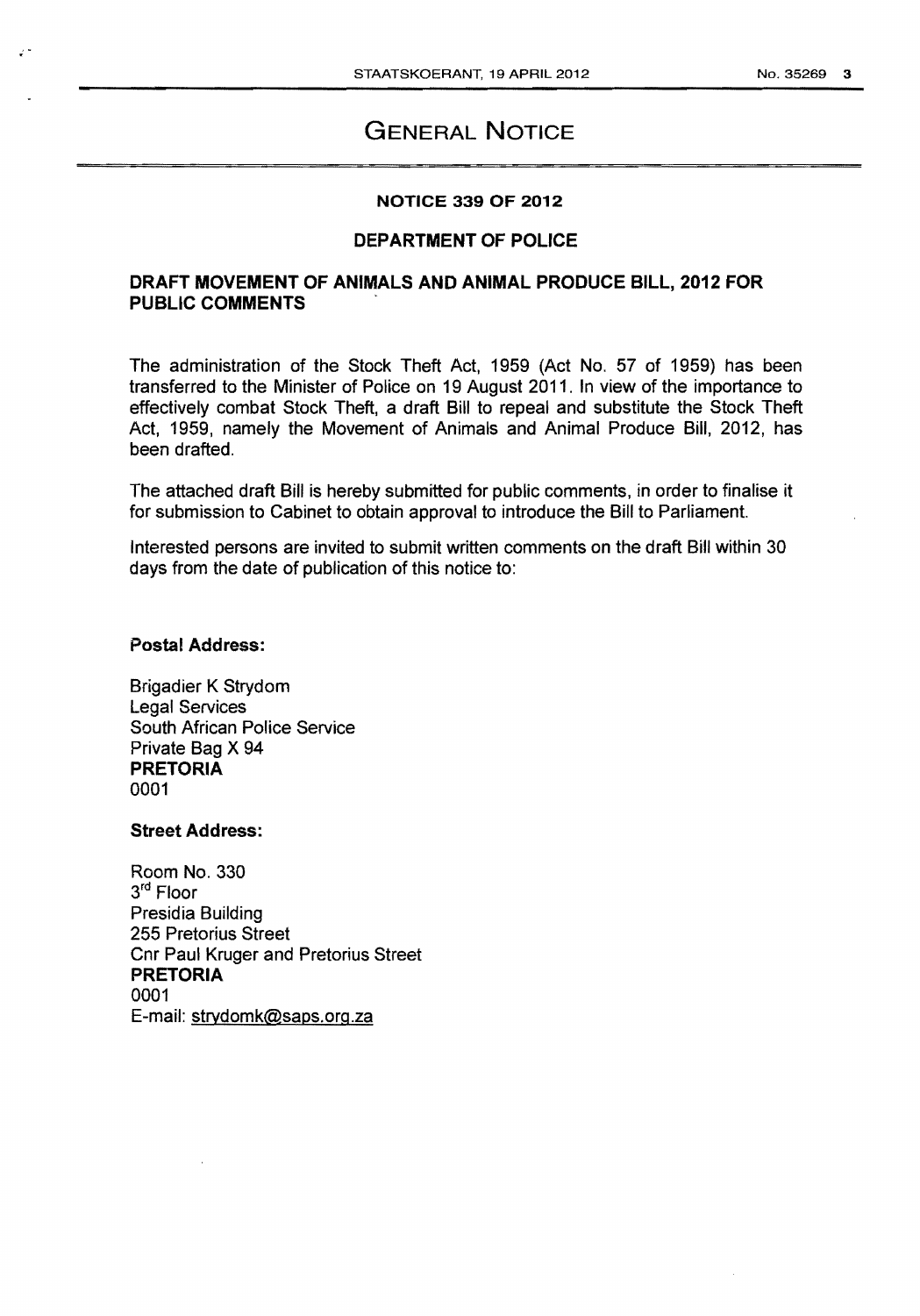412

# **REPUBLIC OF SOUTH AFRICA**

 $\mathbf{r}$ 

# **MOVEMENT OF ANIMALS AND ANIMAL PRODUCE BILL**

(MINISTER OF POLICE)

(As introduced in the National Assembly as a section 75 Bill; explanatory summary of Bill published in Government Gazette No of 2011) (The English text is the official text of the Bill)

**[8 - 2011]**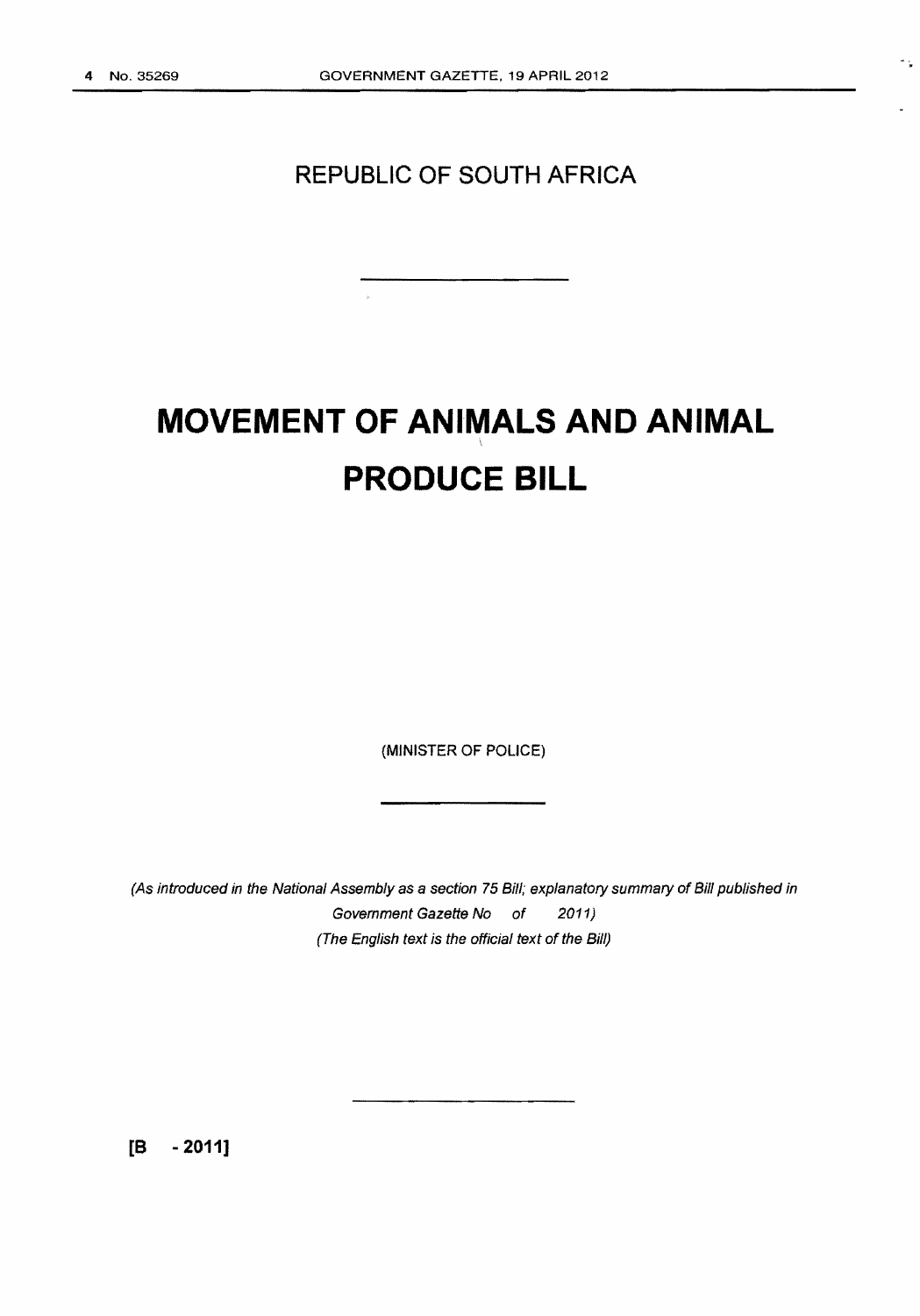# **BILL**

To protect the South African livestock owners from the theft of animals and animal produce; to combat and investigate crimes concerning animals and animal produce; to monitor the movement of animals and animal produce within and through the borders of the Republic of South Africa;

**Be** it enacted by the Parliament of the Republic of South Africa, as follows:-

# **ARRANGEMENT OF ACT**

**Sections** 

# **DEFINITIONS CHAPTER 1**

# **APPLICATION OF THE ACT**

1. Application of the Act.

## **CHAPTER2**

## **DEALING WITH ANIMALS AND ANIMAL PRODUCE**

- 2. Import, export and transport of animals and animal produce.
- 3. Public sale of animals and animal produce.
- 4. Control over the movement of animals and animal produce.
- 5. Control over the movement of animals or animal produce from land of which the owner of animals or animal produce is not the owner, lessee or occupier.
- 6. Acquiring animals or animal produce from a person where residential address or identity is unknown to the buyer.
- 7. Authorization from the owner of animals and animal produce to a person who controls it or supervises it on behalf of the owner.

## **CHAPTER3**

## **DOCUMENTS, REGISTERS AND RECORD KEEPING**

- 8. Documents.
- 9. Appointment of agent acting on behalf of owner.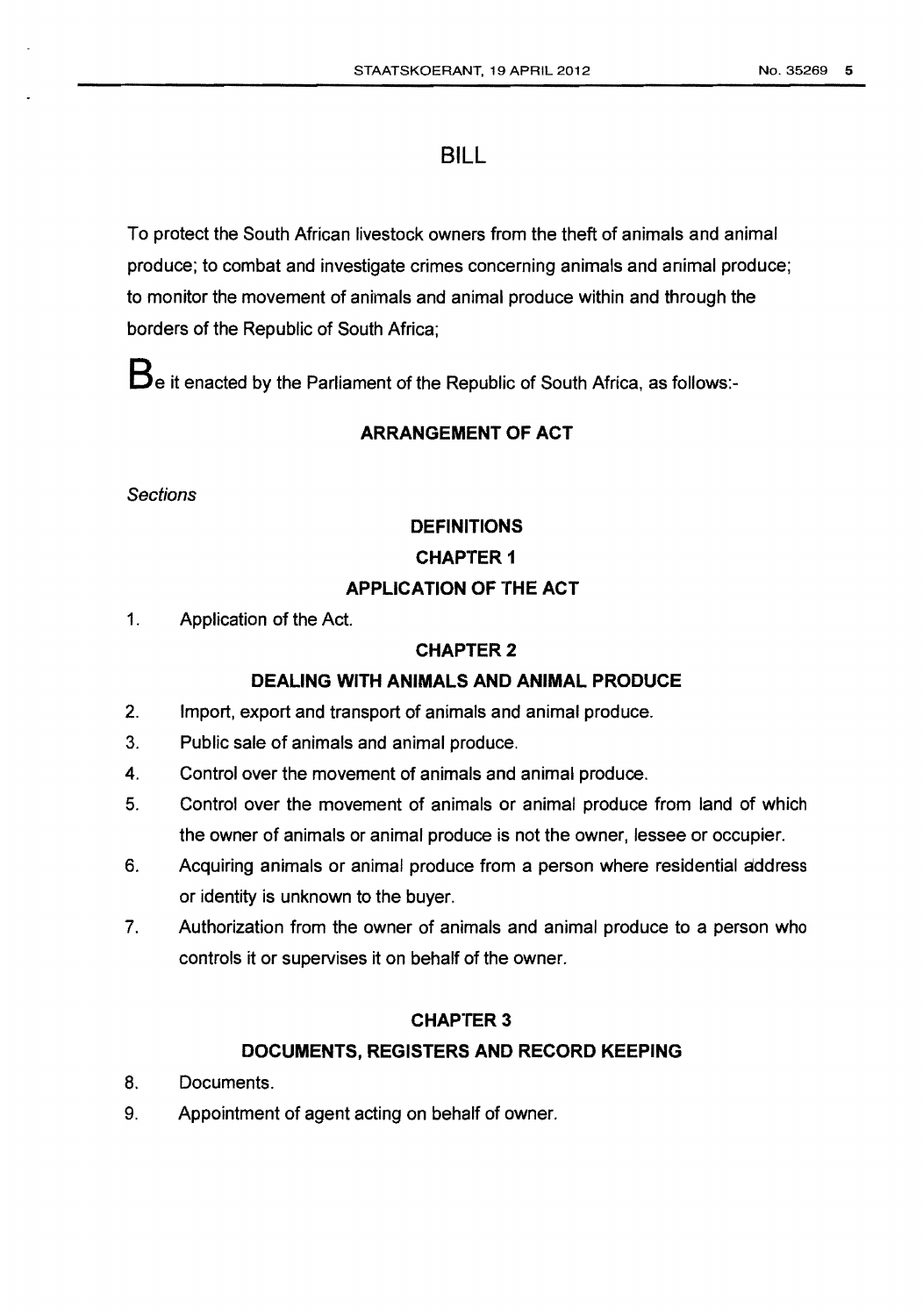### SEARCH, SEIZURE, DISPOSAL, FORFEITURE, DAMAGES AND EVIDENCE

10. Search, seizure, disposal, forfeiture, damages and evidence.

#### **CHAPTER 5**

### PRESUMPTIONS

- 11. Possession of an object or means that could be used to injure, kill or steal animals under certain circumstances.
- 12. Failure to give satisfactory account of the possession of animals or animal produce.
- 13. Absence of reasonable grounds to presume that animals or animal produce have been acquired legally.
- 14. Entering enclosed land, kraal, shed, stable or other walled place where animals or animal produce are kept or stored.

#### CHAPTER&

### OFFENCES, PENAL TIES AND JURISDICTION

- 15. Offences.
- 16. Act applicable in all cases where the charge is one of theft of animals and animal produce.
- 17. Conviction on a charge of theft of animals and animal produce.
- 18. Penalties.
- 19. Jurisdiction.

### CHAPTER 7

### REGULATIONS

20. Regulations.

#### **CHAPTER 8**

### REPEAL OF LAWS AND SAVING

- 21. Repeal of laws and saving.
- 22. Short title and commencement.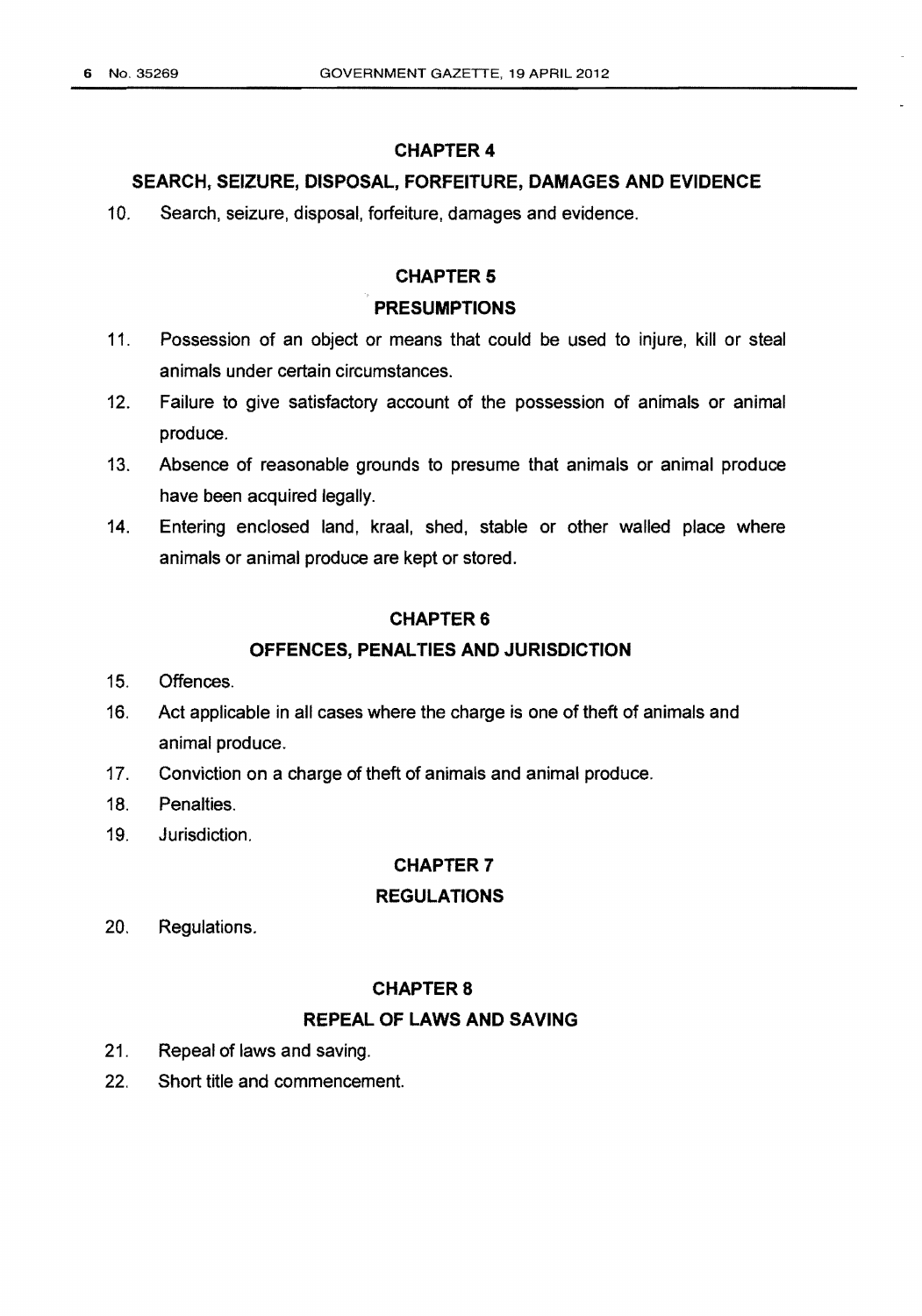### **DEFINITIONS**

In this Act, unless the context indicates otherwise:-

- (i) **"acquire"** means receive, obtain, temporary receives for purpose of sale and also any way in which ownership is not transferred;
- (ii) **"animals"** means any horse, mule, ass, cattle, sheep, goat, pig or ostrich or the carcass or a portion of the carcass of any such animal;
- (iii) **"animal produce"** means whole or any part of skins, hides, horns, intestines, heads, parts of bones, claws, semen or embryos and any wool, mohair or ostrich feathers and ostrich eggs;
- (iv) **"auction** " also means video auctions ;
- (v) **"agenf'** means a person who acts for others in negotiating or arranging contracts in respect of or purchases, sales, or the transfer of animals or animal produce in return for a fee, commission or other consideration and **"broker"**  has a corresponding meaning;
- (vi) **"Minister"** means the Minister of Police;
- (vii) **"person"** means natural and legal persons;
- (viii) **"possess"** does not necessarily mean the physical ownership of animals and animal produce, but also the intent to deal with it on behalf of the owner, agent or principal, or to control it as such and also have stray animals on your property;
- (xi) **"prescribed"** means prescribed by regulation;
- (xii) **"public sale"** means an public auction on premises to which all members of the public normally have access, which is subject to the following provisions: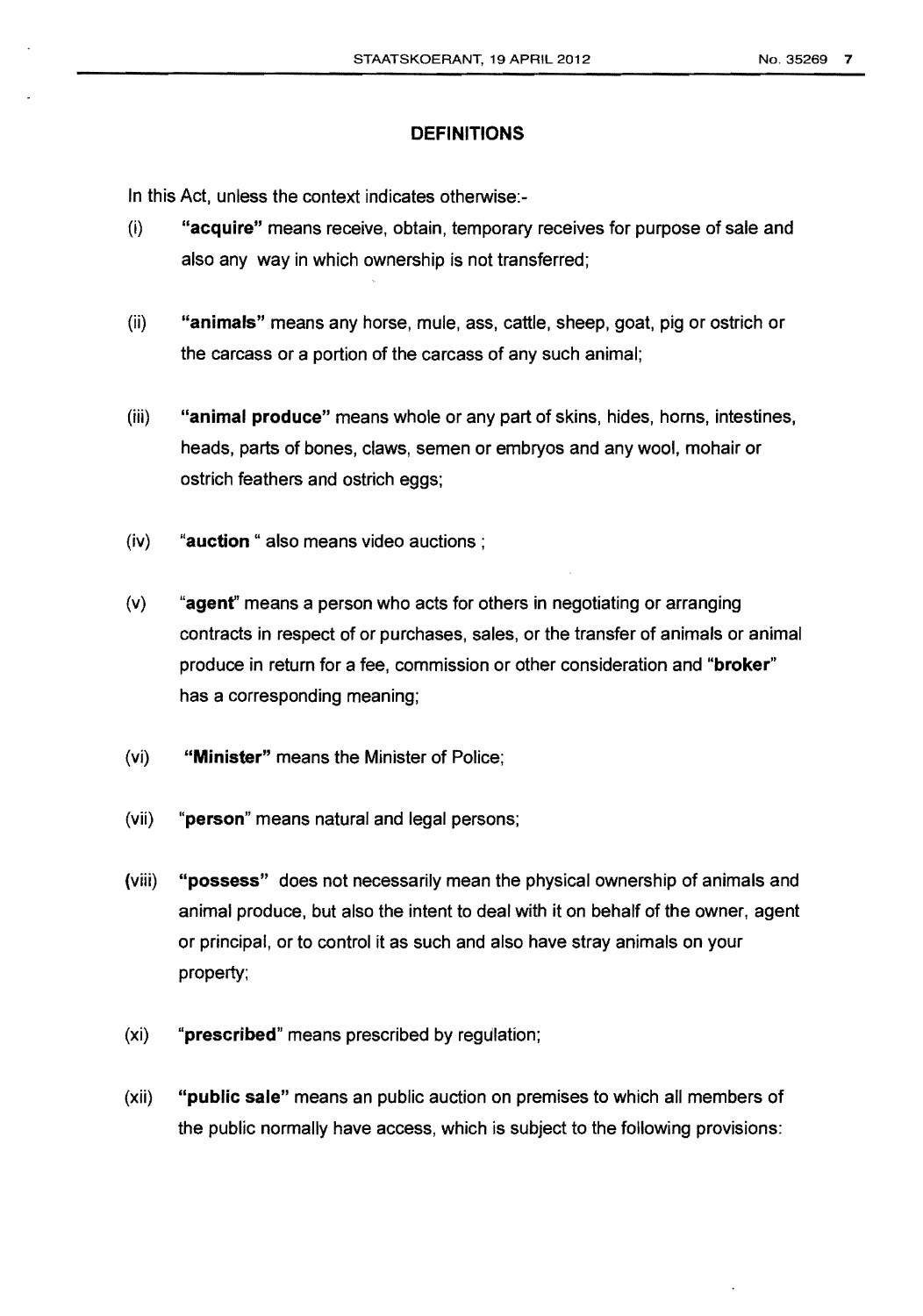- (a) that the sales transaction takes place on other days than Sundays or public holidays between 07:00 and 18:00; or
- (b) in pursuance of an order issued by a competent court.
- (xiii) **"regulation"** means any ·regulation made or regarded as having been made under this Act;
- (xiv) **"fence"** means any wire fence, or any other fence, wall or gate through which no animal could pass without breaking it, or any excavation through or across which no animal can pass or any natural boundary through or across which no animal would ordinarily pass;
- xv) **"this Act"** includes the regulations.

### **APPLICATION OF THE ACT**

#### **Application of the Act**

- 1. (1) In the event of any inconsistency between this Act and any other law in force at the commencement of this Act, other than the Constitution, this Act prevails.
	- (2) No person may possess, transport, handle, transfer, sell, purchase, acquire or supply animals or animal produce unless he or she is in possession of the prescribed documents and registers where applicable.
	- (3) (a) The Minister may exempt in the Gazette a person from any or all provisions of this Act.
		- $(b)$  Any such exemption may be -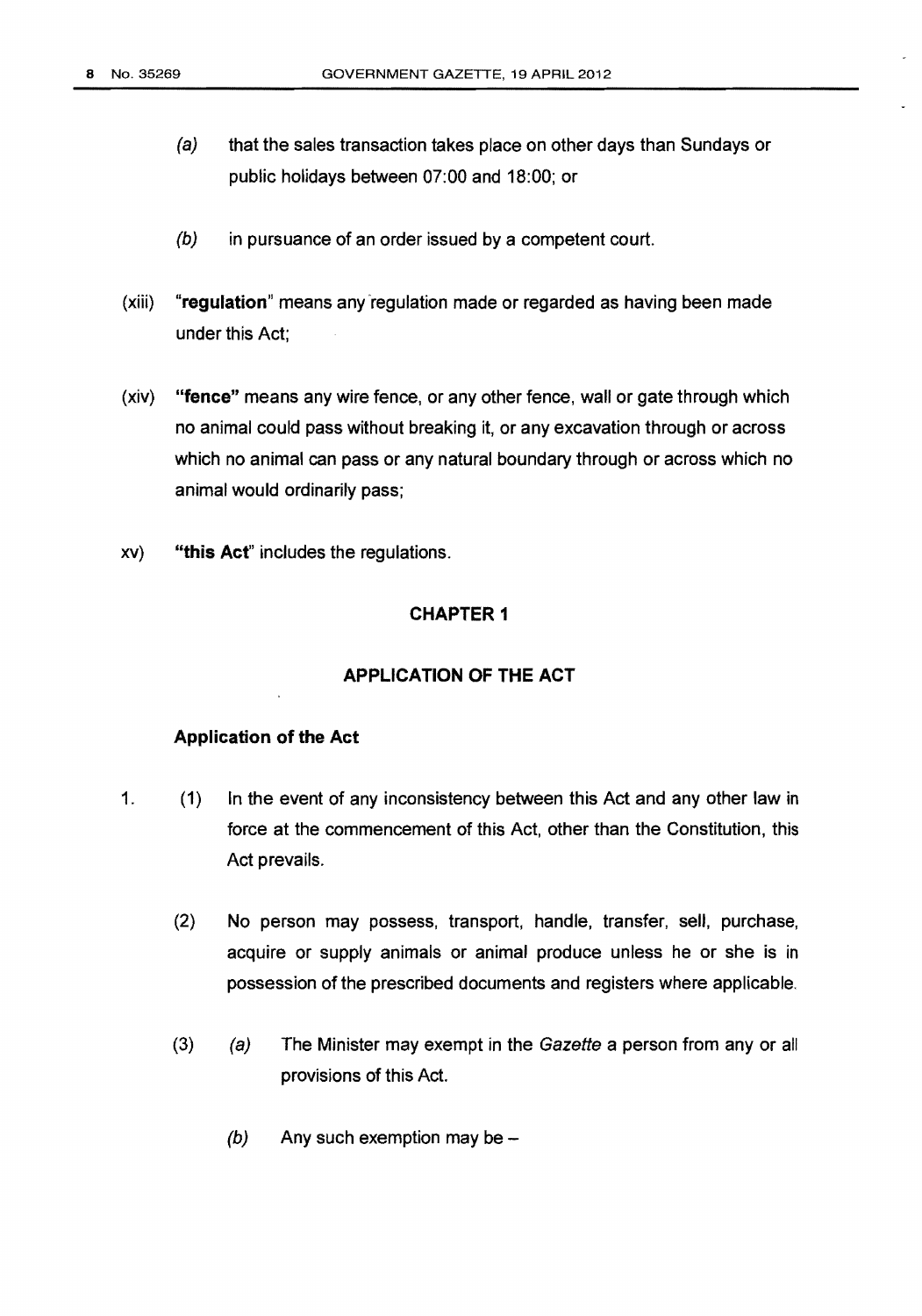- (i) general or specific;
- (ii) for any time;
- (iii) subject to any condition necessary to reach the objective of this Act;
- (iv) changed or revoked at any time.

### **DEALING WITH ANIMALS AND ANIMAL PRODUCE**

#### **Import, export and transport of animals and animal produce**

- 2. (1) No person may import animals or animal produce into or export animals or animal produce from the Republic, or cause any animals or animal produce to be exported from the Republic, unless he or she is in possession of the prescribed documents and registers.
	- (2) No person may, between sunset and sunrise, drive, carry or convey any animals or animal produce in any other way than in or on a vehicle unless the person is the owner, lessee or occupant of land where the animals or animal produce are driven, carried or conveyed over, unless otherwise prescribed.
	- (3) No person may, between sunset and sunrise, receive any animals or animal produce that have been driven, carried or conveyed in any other way than on or in a vehicle, unless otherwise prescribed.
	- (4) Notwithstanding the provisions of any other Act, animals or animal produce crossing the border out of or into South Africa must be identified with a permanent identification mark as is prescribed.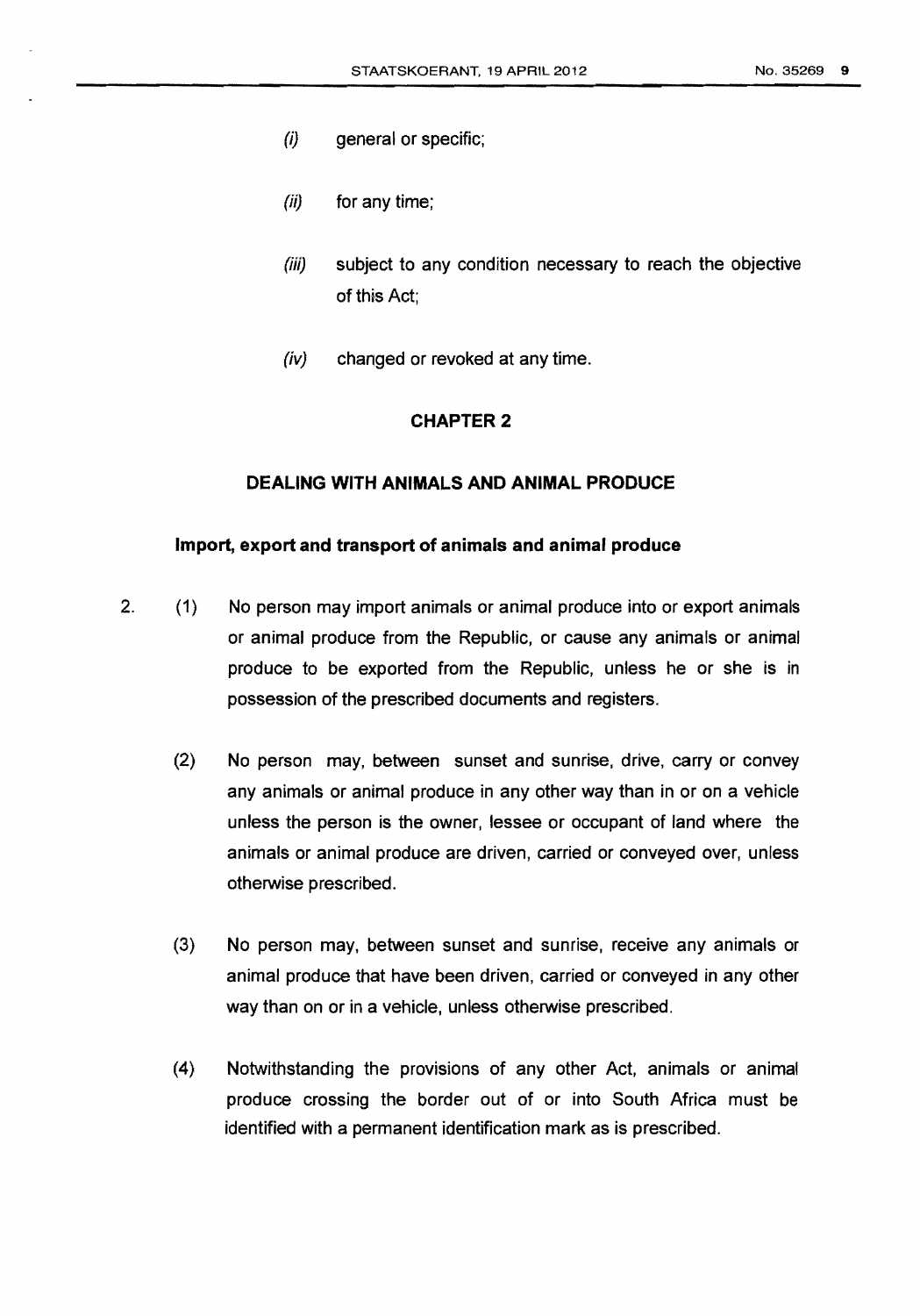### **Public sale of animals and animal produce**

- 3. (1) A person shall only deliver or sell animals, uncured raw meat, a carcass or portion of a carcass or unprocessed animal produce to members of the public from a vehicle, container, road stall, structure or residence that are not registered business premises, if such a seller is in possession of his or her identity document or passport and other prescribed documents which shall be displayed on request
	- (2) The sale of animals, uncured raw meat, a carcass or portion of a carcass or unprocessed meat and animal produce shall be restricted to a specific area and time as prescribed.
	- (3) Information of the transactions shall be reflected in a register as is prescribed.

### **Control over the movement of animals or animal produce**

- 4. (1) A person who delivers animals or animal produce to a person to sell, process, barter, provide, give or dispose of in any other manner, shall, for the purposes of this section, be deemed to have disposed of those animals or animal produce, to such person.
	- (2) A person who is not the owner of animals or animal produce may not drive or transport animals or animal produce -
		- (a) by rail;
		- (b) on or along a public road; or

(c) over land of which he or she is not the owner, lessee or occupier; unless he or she is in possession of his or her identity document or passport.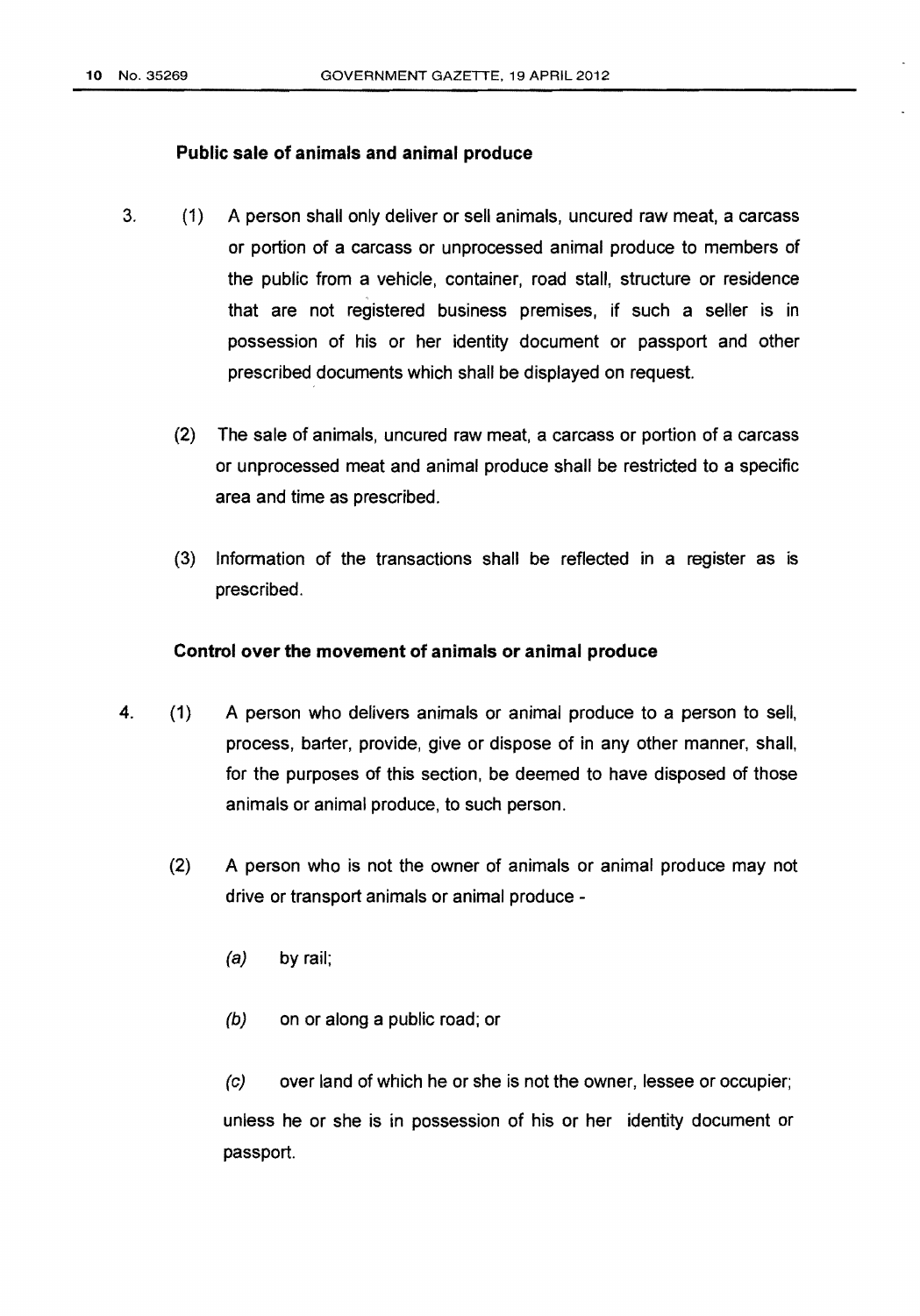- (3) A person mentioned in subsection (1) shall also have a document not older than four days, in his or her possession, as is prescribed.
- (4) If the animals or animal produce are being transported in a vehicle, it is presumed that the driver of the vehicle is in possession of the animals or animal produce.
- (5) No person shall, if the animals or animal produce are to be driven or transported by rail, on or along a public road or land -
	- (a) receive animals or animal produce after it has been bought, bartered, provided, given or sold, if the original owner or agent of the animals or animal produce, did not provide a document in terms of this Act;
	- (b) drive or transport animals or animal produce by rail or on a public road or land, unless the original owner or agent provide a document as is prescribed.
- (6) A person in possession of animals or animal produce, shall at all times be in possession of his or her identity document and the prescribed documents which must accompany the animals or animal produce.
- (7) The movement of animals or animal produce may be restricted to a certain area, time and method with specific instructions to-
	- (a) transport contractors;
	- (b) owner of animals or animal produce; or
	- (c) appointed agents.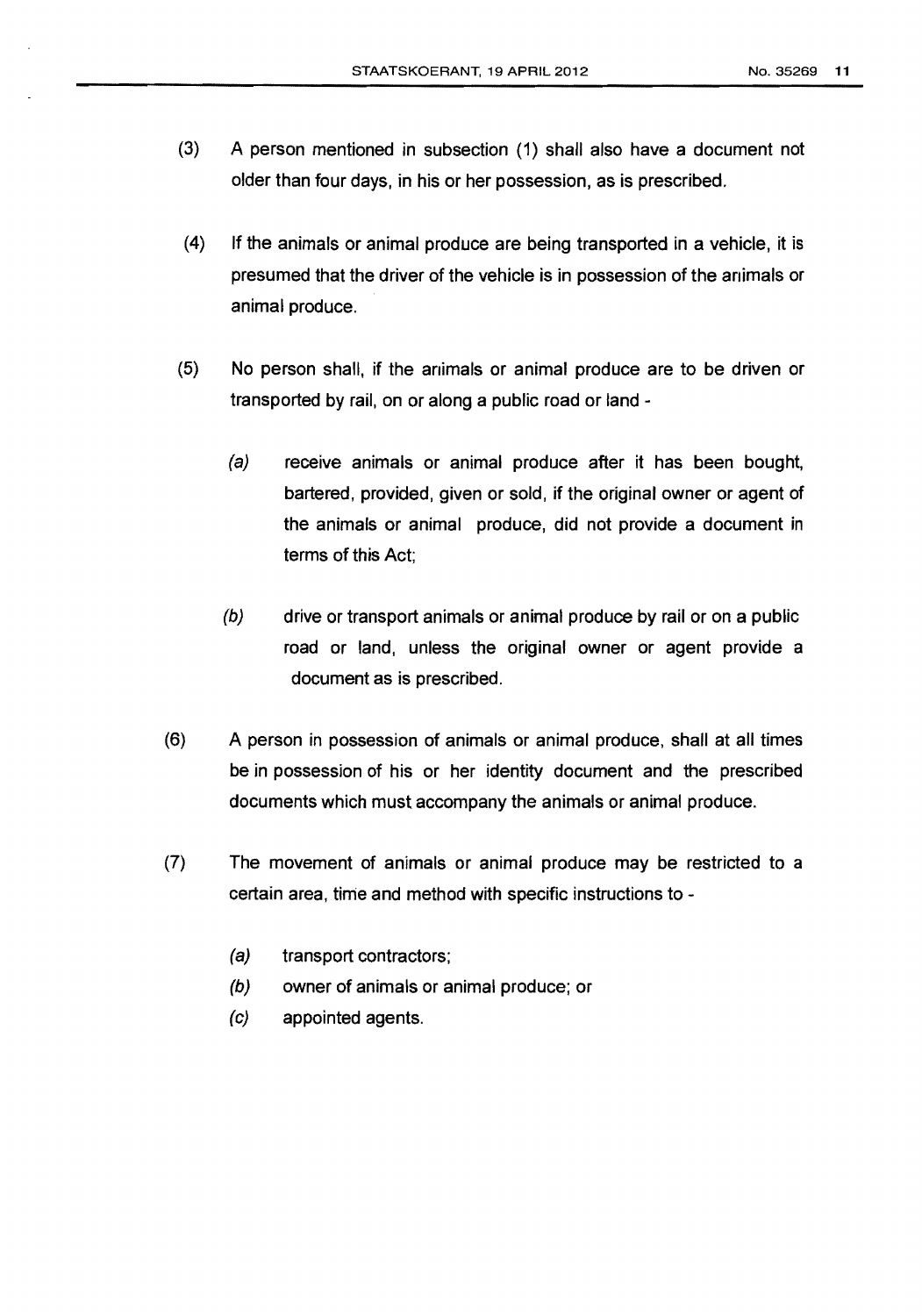**Control over the movement of animals or animal produce from land of which the owner of animals or animal produce is not the owner, lessee or occupier** 

- 5. (1) No person who is or was employed by an owner or occupier of any land shall remove any animal or animal produce owned by him or her or under his or her control from any land owned or occupied by such owner or occupier unless he or she is in possession of a document, furnished by such owner or occupier or the agent of such owner or occupier containing the following-
	- (a) date not more than seven days before the removal;
	- *(b)* a description of the animals or animal produce; and
	- (c) a certificate that to the best knowledge and belief of the person furnishing the document, the person identified, is entitled to remove the animals or animal produce on the specific date.
	- (2) An owner or occupier of land, or an agent of such owner or occupier, shall, when requested to do so by a person as is referred to in subsection (1), shall forthwith furnish him or her with any document which he or she may require in terms of subsection (3).
	- (3) An owner, occupier or person who possess land who provide grazing, standing place or storage space shall-
		- (a) provide the prescribed document to the owner of animals or animal produce who request him or her for permission to remove the animals or animal produce from the land, without delay; and
		- (b) furnish the document in the prescribed manner.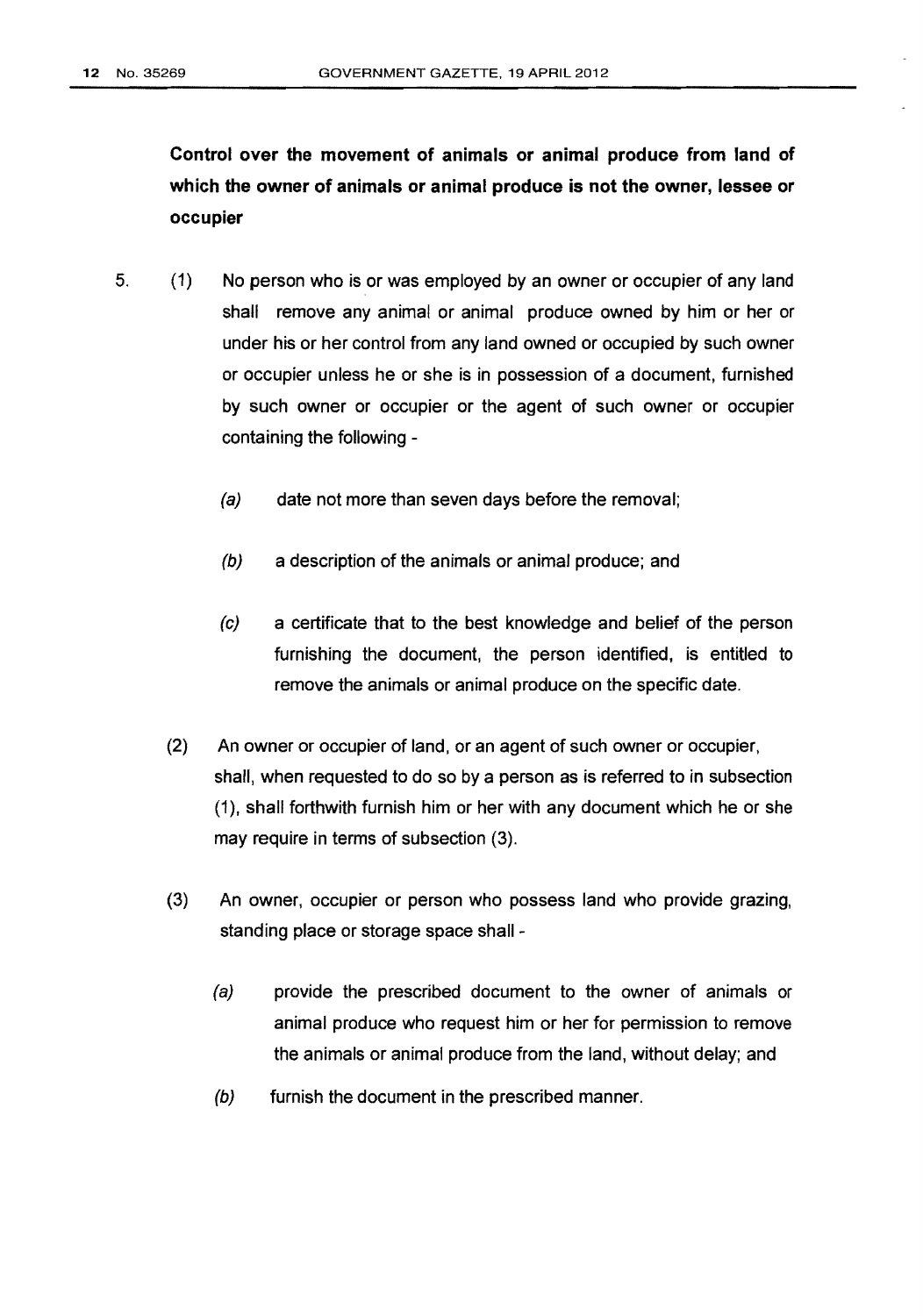# **Acquiring animals or animal produce from a person whose residential address and identity is unknown to the buyer**

- 6. (1) No person may acquire or take into possession animals or animal produce in any manner or receive animals or animal produce for sale, processing, safekeeping or feeding them, from a person who does not have an identification document in his or her possession and a known address.
	- (2) A person who is the owner of animals, or has animals or animals produce under his or her control or supervision and who trades with, receives or processes animals or animal produce must keep a document of the animals or animal produce as is prescribed.
	- (3) A person who issues the prescribed document must certify that he or she knows the owner of the animal or animal produce and that the person who receives the document has the right to remove the animals or animal produce.
	- (4) An owner, occupier or person who possess land who provide grazing, standing place or storage space shall -
		- (a) provide the prescribed document to the owner of animals or animal produce who request him or her for permission to remove the animals or animal produce from the land, without delay; and
		- (b) furnish the documents in the prescribed manner.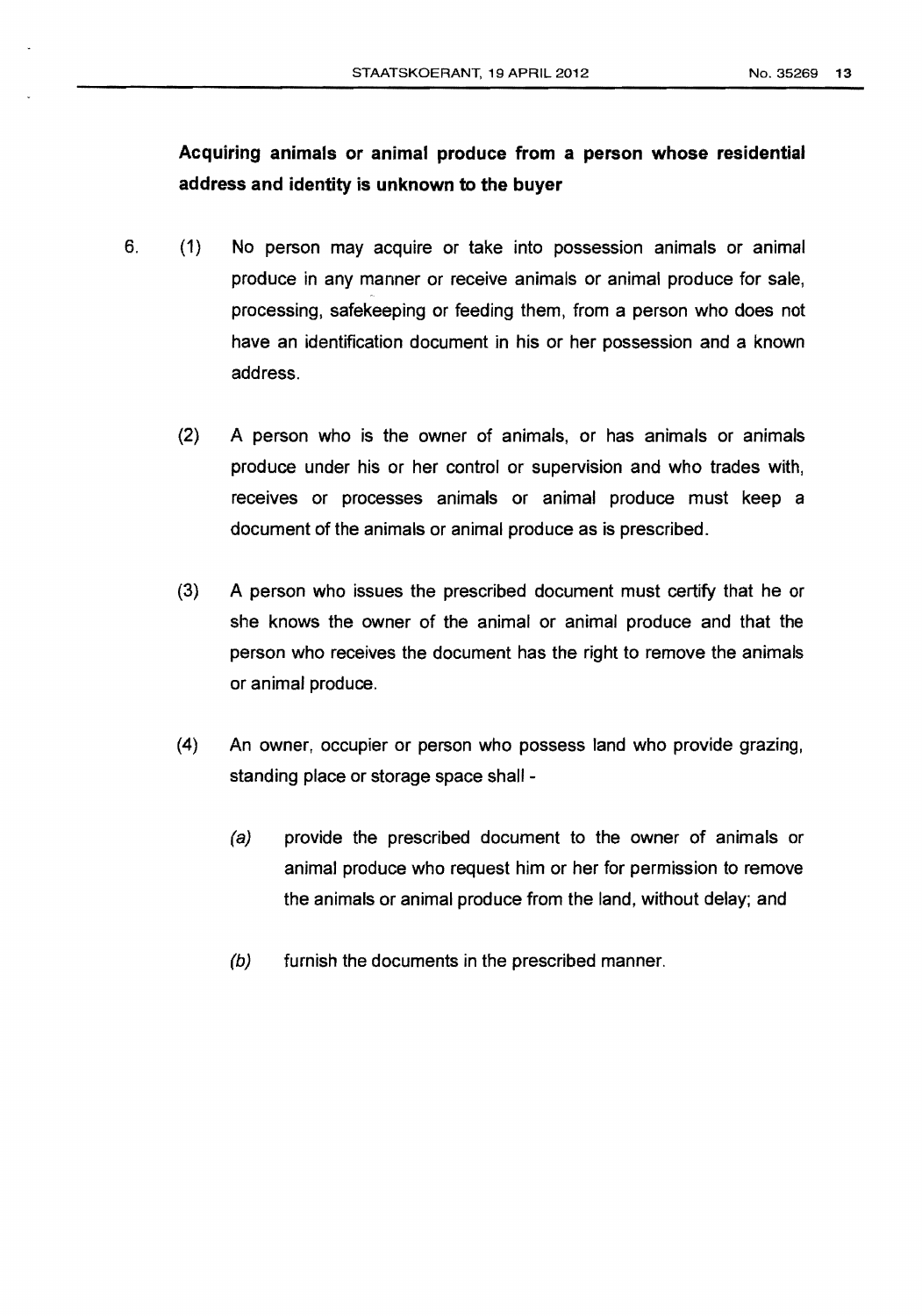# **Authorization from the owner of animals and animal produce to a person who controls or supervises it on behalf of the owner**

- 7. (1) No person may take control of or supervision over animals for grazing, safekeeping or treatment, or animal produce for safekeeping or treatment on land or premises of which he or she is the owner, lessee, occupier or supervisor, unless he or she is the owner of such animals or animal produce and in possession of the prescribed document
	- (2) The owner of the animals or animal produce must provide prescribed documents to the person who has supervision or control over the animals or animal produce when the person take possession of such animals or animal produce.
	- (3) A person who, for the purpose of grazing, feeding, safekeeping or treatment, transfers animals or animal produce, must furnish the owner, lessee, occupier or supervisor of animals or animal produce, with the prescribed documents.

### **CHAPTER3**

### **DOCUMENTATION, REGISTERS AND RECORD KEEPING**

### **Documents**

- 8. (1) The Electronic Communications and Transactions Act, 2002, (Act No 25 of 2002) applies with the necessary changes to any transaction in terms of this Act
	- (2) The owner or possessor of the animals must keep an animal register as is prescribed.
	- (3) A person selling, buying, transporting, handling, transferring or supplying animals or animal produce must ensure that-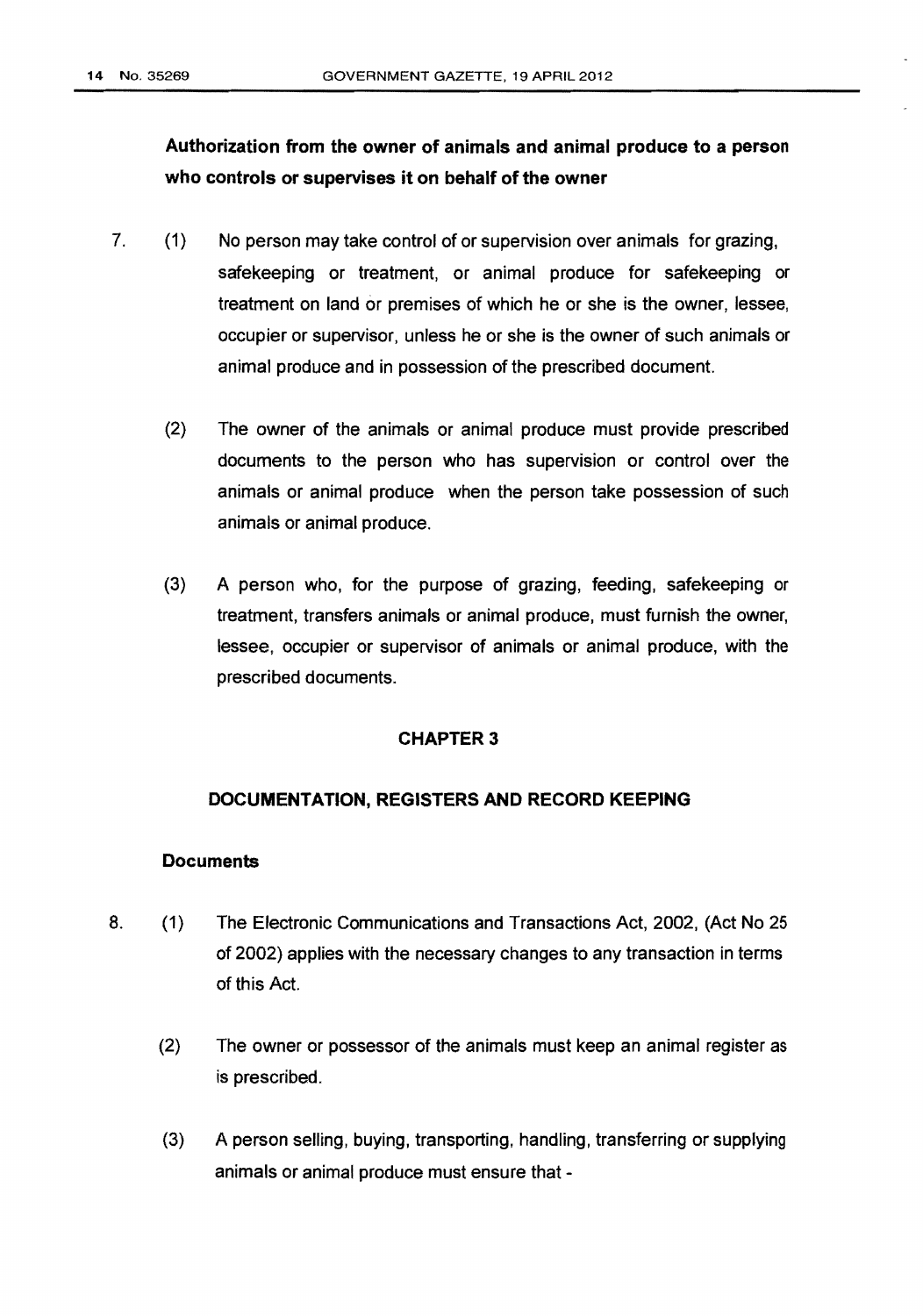- (a) the identity of a person acquiring any animal or animal produce is verified;
- (b) documents and registers are compiled with the information as is prescribed;
- (c) the said documents and registers are kept by the transferee;
- (d) copies of the said documents and registers are handed over to the recipient;
- (e) the said documents, and the copies thereof are kept for at least three years; and
- $(f)$  the registers are kept for at least 3 (three) years after the date of the last entry.
- (4) It is an offence for a person in possession of animals or animal produce to be in possession of insufficient or no documents and registers.
- (5) The provisions of subsections (2) and (3) are not applicable in the case of animals or animal produce driven or transported by the owner, or his or her employee of such animals or animal produce on or along a part of a public road that crosses land belonging to the owner, occupier, or lessee, or his or her agent.

### **Appointment of agent acting on behalf of owner**

9. (1) (a) A person acting as an agent on behalf of an owner of animals or animal produce, must have a document issued by the owner of animals or animal produce or a competent court in the format as is prescribed.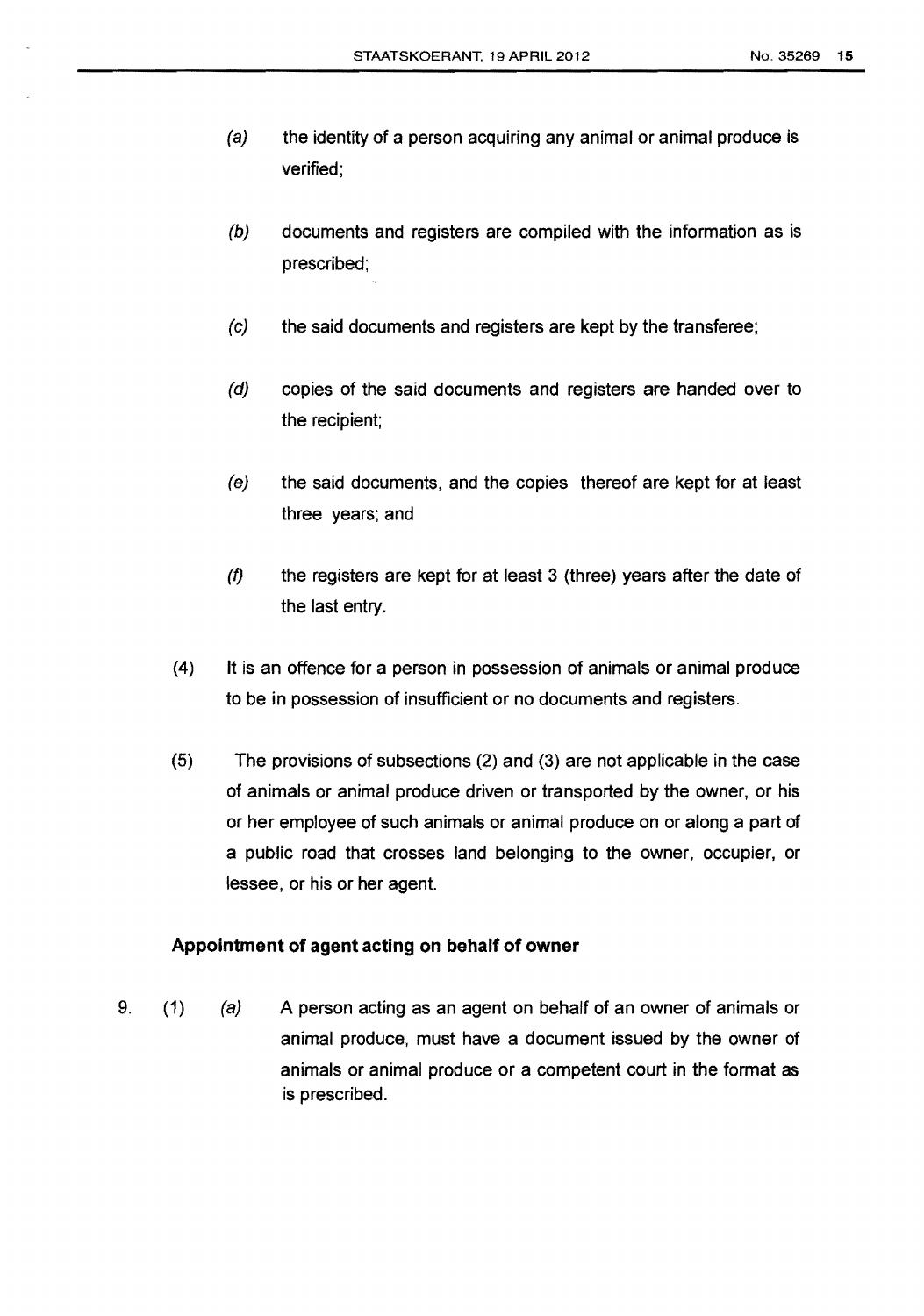- (b) The document must not be older than six months.
- (2) The person issuing the document must certify that he or she gives the agent a mandate to take part in trade on his or her behalf.

### **SEARCH, SEIZURE, DISPOSAL, FORFEITURE, DAMAGES AND EVIDENCE**

### **Search, seizure, disposal, forfeiture, damages and evidence**

- 10. (1) The Criminal Procedure Act, 1977 (Act No. 51 of 1977) applies with the necessary changes to any search, seizure, forfeiture, disposal, damages and evidence in terms of this Act.
	- (2) A police official may without a warrant
		- (a) search the person in control of the animals, animal produce or any object refer to in section  $11(1)$ ;
		- (b) investigate and determine the identification of the animals or animal produce;
		- (c) search and investigate the means of transport and container used at any time to obtain greater clarity about the origin and destination of the animals and animal produce;
		- (d) demand that the owner or person who is taking the animals or animal produce across the border, present documentation as is prescribed;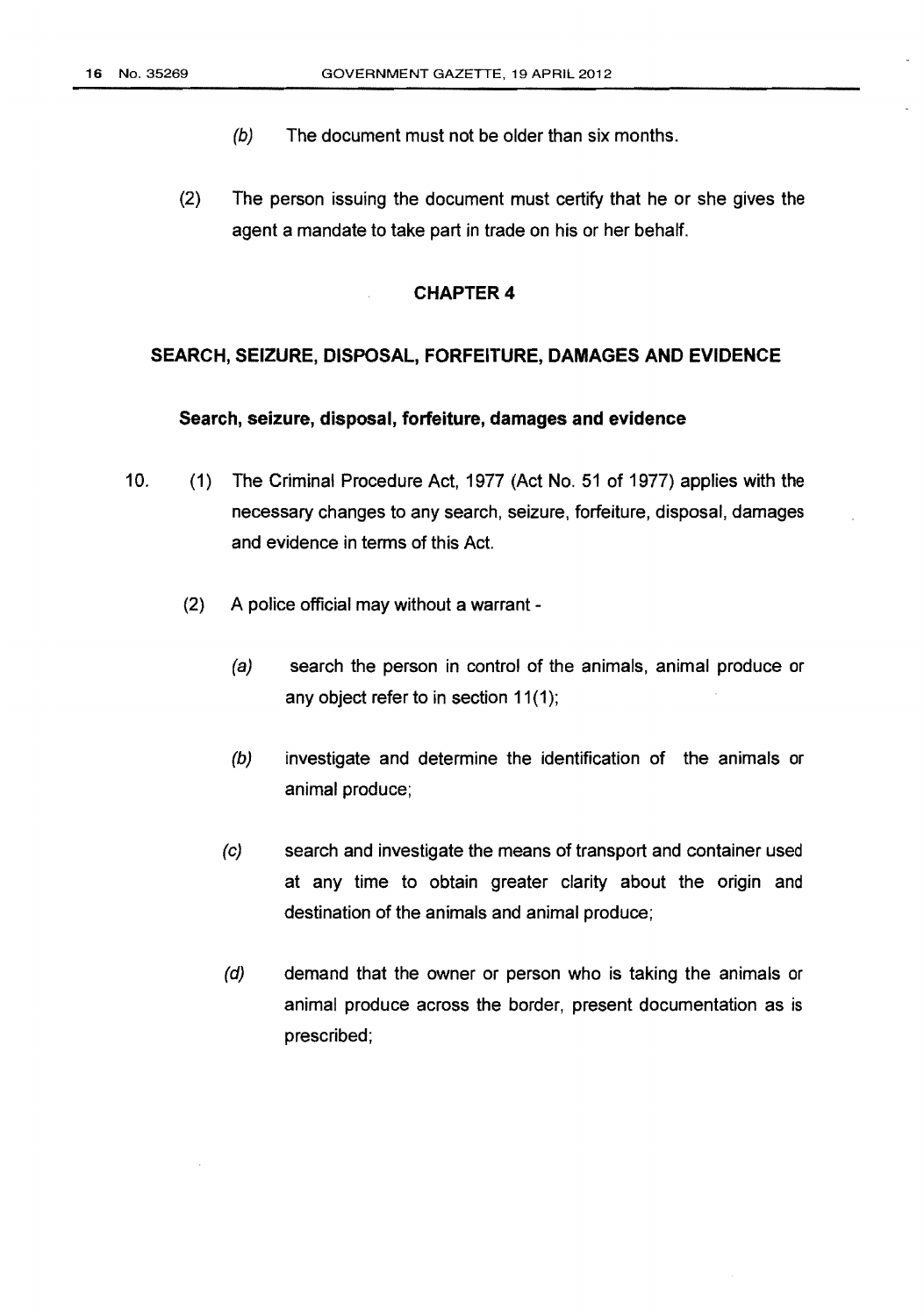- (e) take photographs of animals or animals produce, obtain nose prints or other prints, obtain hair and skin samples, scrapings or blood samples of animals or animal produce;
- (f) mark animals or animal produce for purposes of identification by means of brand marks, tattoos, paint marks or any electronic means of identification;
- (g) seal any vehicle, vessel, aircraft of or container with an official seal which can be broken by a police official; and
- (h) seize any animals, animal produce, vehicle, vessel, aircraft or arrest a person taking animals or animal produce across border if there is a reasonable suspicion that the animals or animal produce are not lawfully in the persons possession.
- (3) A police official may without a warrant, and without a person being arrested, take fingerprints, palm prints, footprints, clothes and bodily samples of a person or group of persons or may cause any such prints or samples to be taken if there are reasonable grounds to  $-$ 
	- (a) suspect that a person or more of the persons in the group have committed an offence in terms of this Act; and
	- (b) believe that the prints or samples or the results of an examination thereof, will be of value in the investigation by excluding or including one or more of the persons as possible perpetrators of the offence.
- (4) The person who has control over prints or samples taken in terms of this section-
	- (a) may examine them for the purposes of the investigation of the relevant offence or cause them to be so examined; and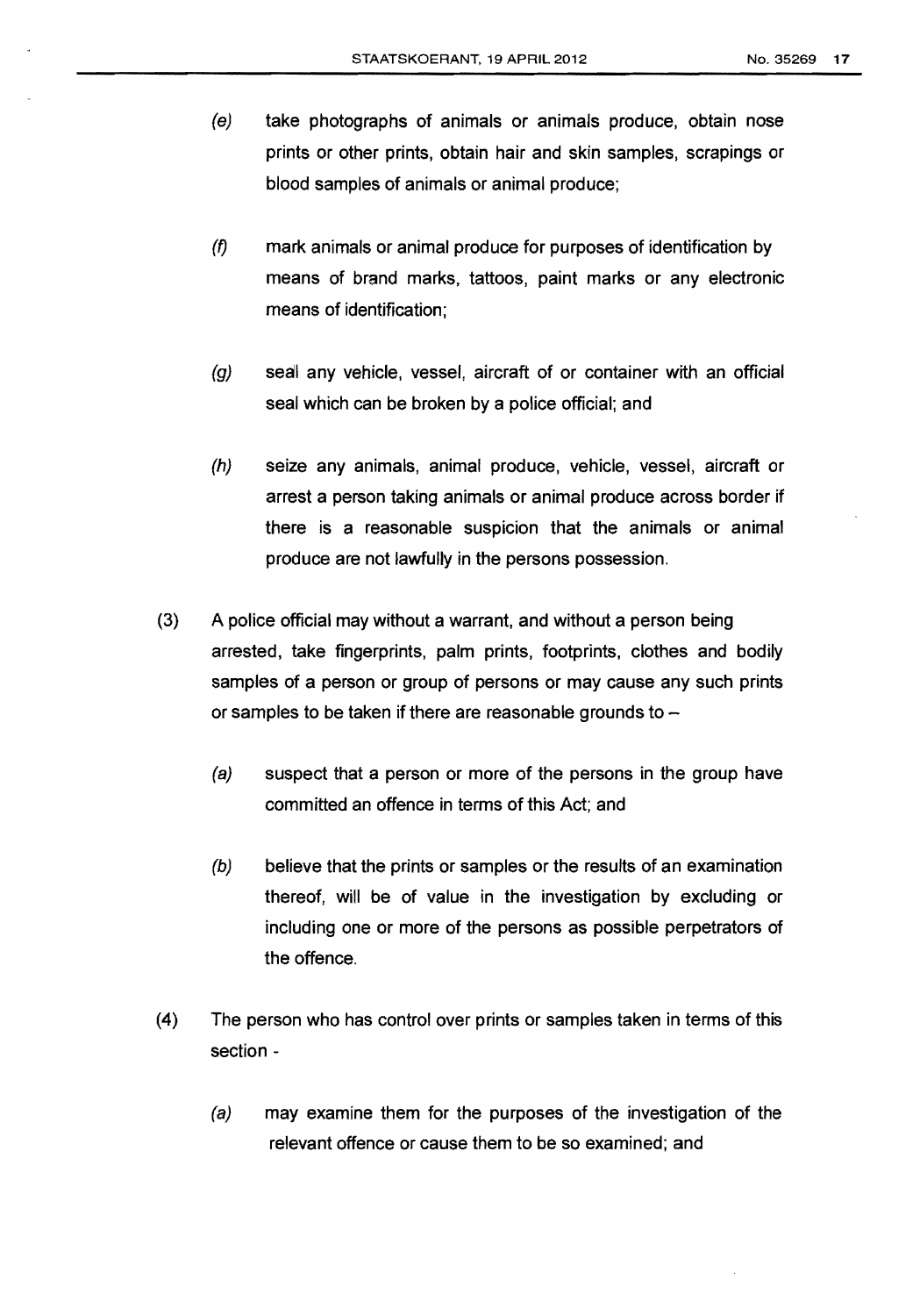- (b) must immediately destroy them when it is clear that they will not be of value as evidence.
- (5) Bodily samples to be taken from the body of a person may only be taken by a registered medical practitioner or registered nurse.
- (6) A police official may do such test, or cause such tests to be done, as may be necessary to determine whether a person suspected of having committed an offence in terms of this Act, has committed such an offence.
- (7) A police official may take photographs of animals or animal produce, obtain nose prints or other prints, obtain hair and skin samples, scrapings or blood samples of animals or animal produce.
- (8) Whenever any peace officer, police official, or owner, lessee or occupier of land reasonably suspects that a person has in or under any container or covering or in or upon any vehicle any animals or animal produce in regard to which an offence has been committed, such peace officer, police official, owner, lessee or occupier may without warrant, search such container or vehicle and remove such covering, and if he or she thereupon find any animals or animal produce in regard to which he or she reasonably suspects an offence to have been committed, he or she may without a warrant arrest such person and seize such vehicle or container and shall as soon as possible convey such person and the animals or animal produce so found, and the vehicle or container so seized, to the nearest police station with the necessary facilities.
- (9) A peace officer, police official or someone who is appointed as is prescribed, may within the three years, demand an inspection of the animal register, and upon such demand, the person having possession of such register shall produce it for inspection to the person making the demand.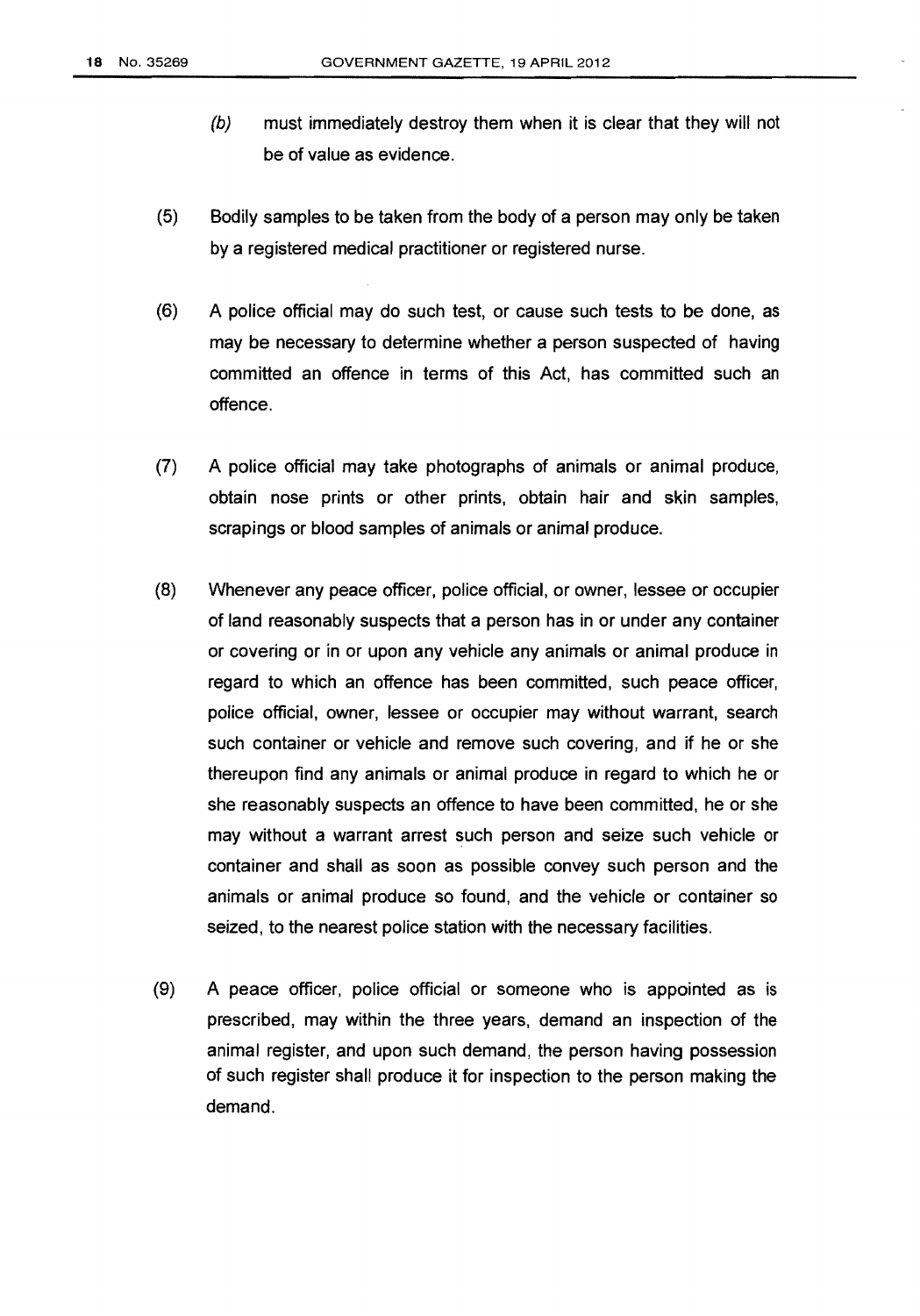### PRESUMPTIONS

# Possession of an object or means that could be used to injure, kill or steal animals under certain circumstances.

- 11. (1) A person found in possession of any objects or means with regard to which a reasonable suspicion exists that the objects or means can be used to injure, kill or steal animals, and is unable to provide a satisfactory explanation of such possession, shall be guilty of an offence.
	- (2) When a person is charged of an offence in subsection (1), the onus is on the State to prove that the object or articles are usually used to injure, kill or steal animals where the accused has been arrested.

# Failure to give a satisfactory account of the possession of animals or animal produce

- 12. (1) A person found with animals or animal produce in his or her possession or control which do not have registered identification marks, and who is unable to give a satisfactory account of such possession shall be guilty of an offence, on condition that the burden of proof rests on the State to prove that the account given is unsatisfactory.
	- (2) A person found amongst or having control over animals who is unable to give a satisfactory account of his or her presence there, is guilty of an offence on condition that the burden of proof rests on the State to prove that the account given is unsatisfactory.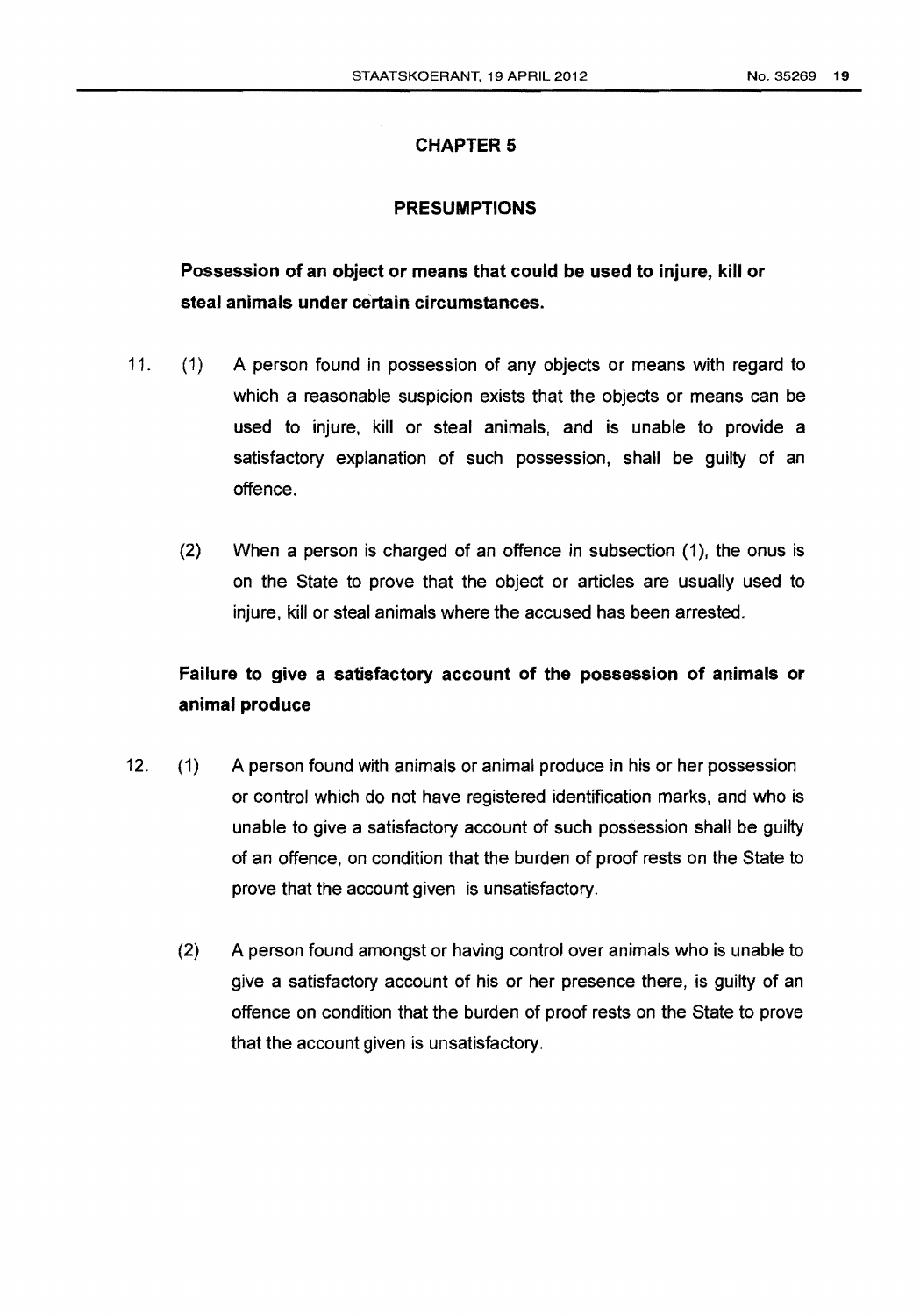# Absence of reasonable grounds to presume that animals or animal produce have been acquired legally

- 13. (1) A person who in any manner, otherwise than at a public sale, acquires or receives into his or her possession from any other person stolen animals or stolen animal produce without having reasonable cause, proof of which shall be on such first mentioned person, for believing, at the time of such acquisition or receipt, that such animals or animal produce is the property of the person from whom he or she acquires or receives it or that such person has been duly authorised by the owner thereof to deal with it or dispose of it, shall be guilty of a offence.
	- {2) In the absence of evidence to the contrary which raises reasonable doubt, proof of possession as contemplated in subsection {1) shall be sufficient evidence of the absence of reasonable cause.

# Entering enclosed land, kraal, shed, stable or other walled place where animals or animal produce are kept or stored

- 14. (1) A person authorized to supervise and be in charge of animals or animal produce which are on land which has sufficient fences on all sides, a kraal, shed, stable or other walled places where animals or animal produce are kept or stored, may ask a person who enters or leaves the land, kraal, shed, stable or other walled place to-
	- (a) provide his or her name, surname, address and proof of identity by means of his or her identity document or passport;
	- (b) declare what he or she has in his or her possession;
	- (c) declare and exhibit the contents of any vehicle or container of any kind which he or she has in his or her possession;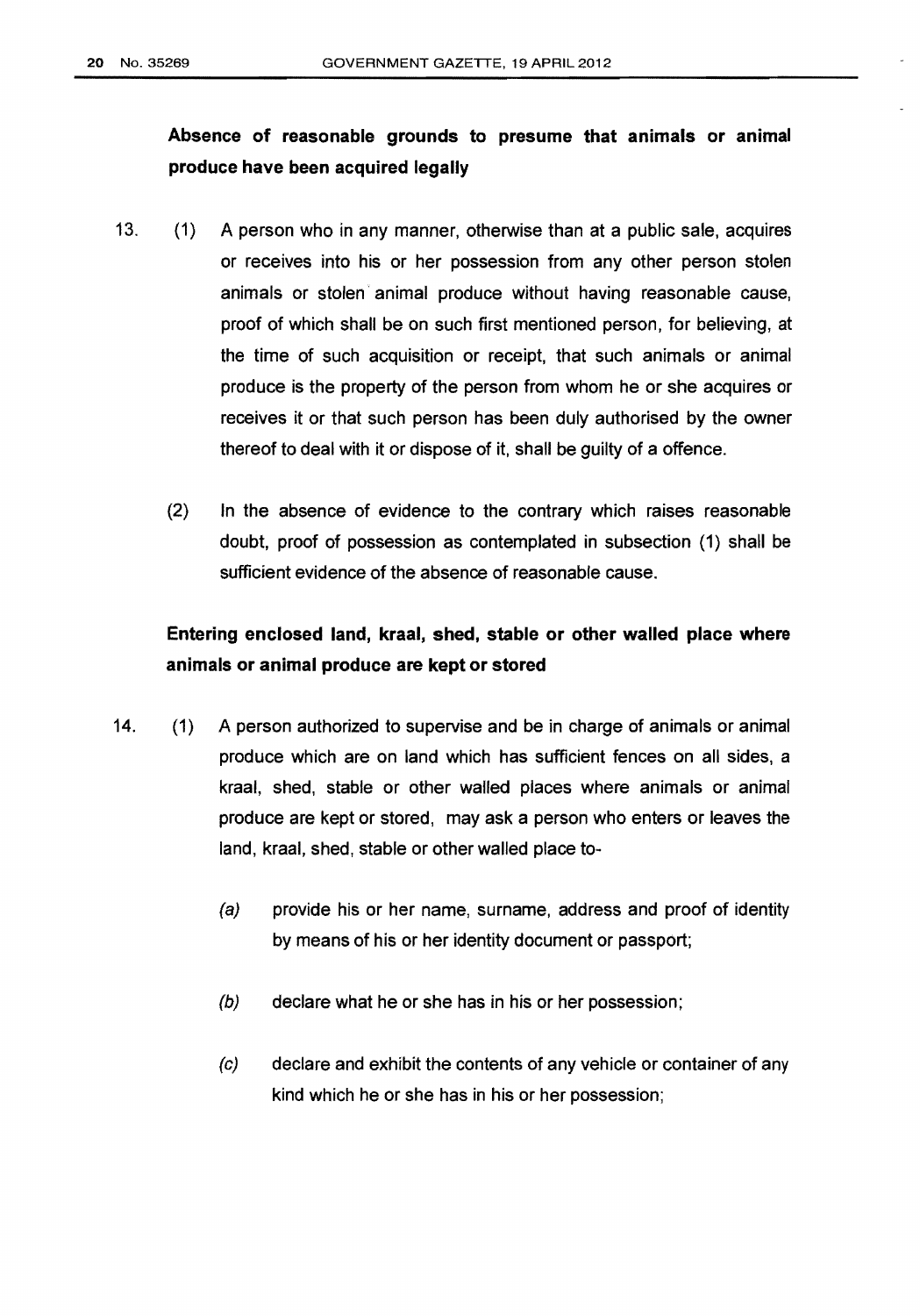- (d) allow his or her vehicle or container under his or her control to be searched;
- (e) must submit himself or herself to a search; and
- $(f)$  comply with a lawful condition or command from the owner, lessee, occupier or authorized person.
- (2) If a person has to move or open a gate or fence, climb, crawl or walk over, under or through a fence to gain access to land, kraal, shed, stable or other walled place, such action is considered as trespassing on that land, kraal, shed, stable or other walled place.
- {3} A police official, owner of land or his designee and persons under his or her direct command or a person as prescribed, can enter the land, kraal, shed, stable or other walled place without the permission of the owner, lessee, occupier or authorized person-
	- (a) as part of his or her duties; and
	- (b) must display his or her appointment certificate or authorization if asked to do so.
- (4) No person may without the permission of the owner, lessee, occupier or authorized person enter or trespass land with sufficient fences, kraal, shed, stable or other walled place.
- (5) If a person has to move or open a gate or fence, climb or walk over, under or through a fence to gain access to land, kraal, shed, stable or other walked place such action is considered as trespassing on that land, kraal, shed, stable or other walked place.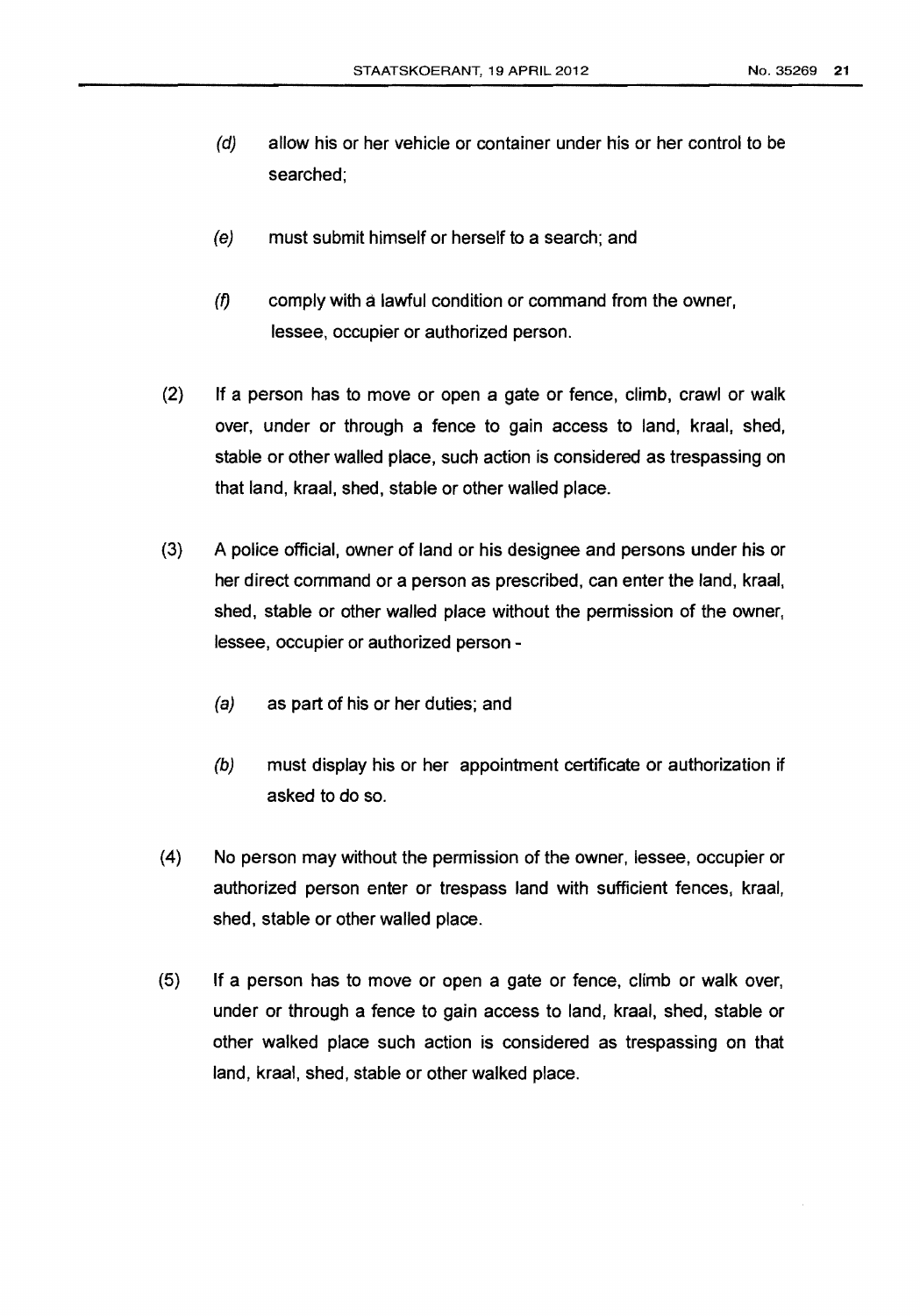### OFFENCES, PENALTIES AND JURISDICTION

### **Offences**

- 15. {1) It is an offence to contravene or fail to comply with any-
	- (a) provision of this Act;
	- (b) condition of a document or registers or authorization issued or granted by or under this Act;
	- (c) provision, direction or requirement under this Act.
	- $(2)$  It is an offence to -
		- (a) wilfully obstruct or hinder a police official in the exercise of the powers conferred upon him or her or in the duties assigned to him or her in terms of this Act.
		- (b) disobey any lawful order of a police official whether verbal or in writing; or
		- (c) wilfully give false information to a police official.

# Act applicable in all cases where the charge is one of the theft of animals and animal produce.

16. (1) The provisions of this Act is applicable in all cases where an accused is charged or subpoenaed with regard to theft of animals or animal produce, notwithstanding the fact that this Act is not mentioned in the charge or subpoena.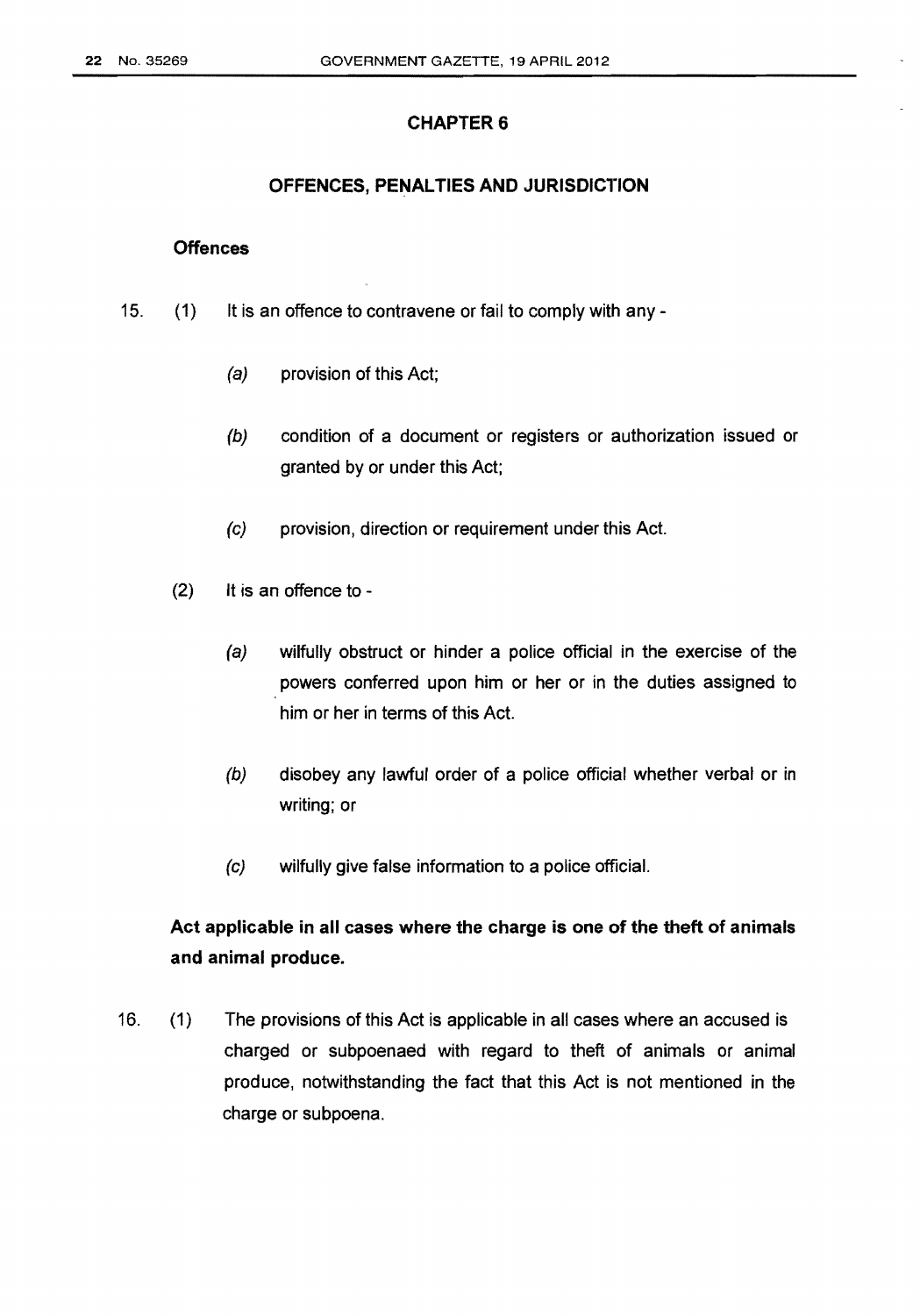### **Conviction on a charge of theft of animals and animal produce**

- 17. (1) A person charged with the theft of animals or animal produce can be found guilty of -
	- (a) theft or attempted theft of such animals or animal produce;
	- (b) maiming animals during the theft or attempt of theft of animals;
	- (c) receipt, transfer or possession of such animals or animal produce;
	- $(d)$  provoking, inciting, persuasion to -
		- (i) steal such animals or animal produce;
		- (ii) receive such animals or animal produce;
		- *(iii)* maim animals; or
	- (e) that he or she received the stolen animals or animal produce, knowing that it was stolen, disposed thereof or that he or she assisted in the disposing thereof;
	- (f) a contravention of section 12 or 13.
	- (2) A person charged with the theft of animals or animal produce that belong to a specific person, can be found guilty of any of the offences stated in subsection (1), notwithstanding the fact that the prosecution could not prove that such animals or animal produce indeed belonged to that specific person.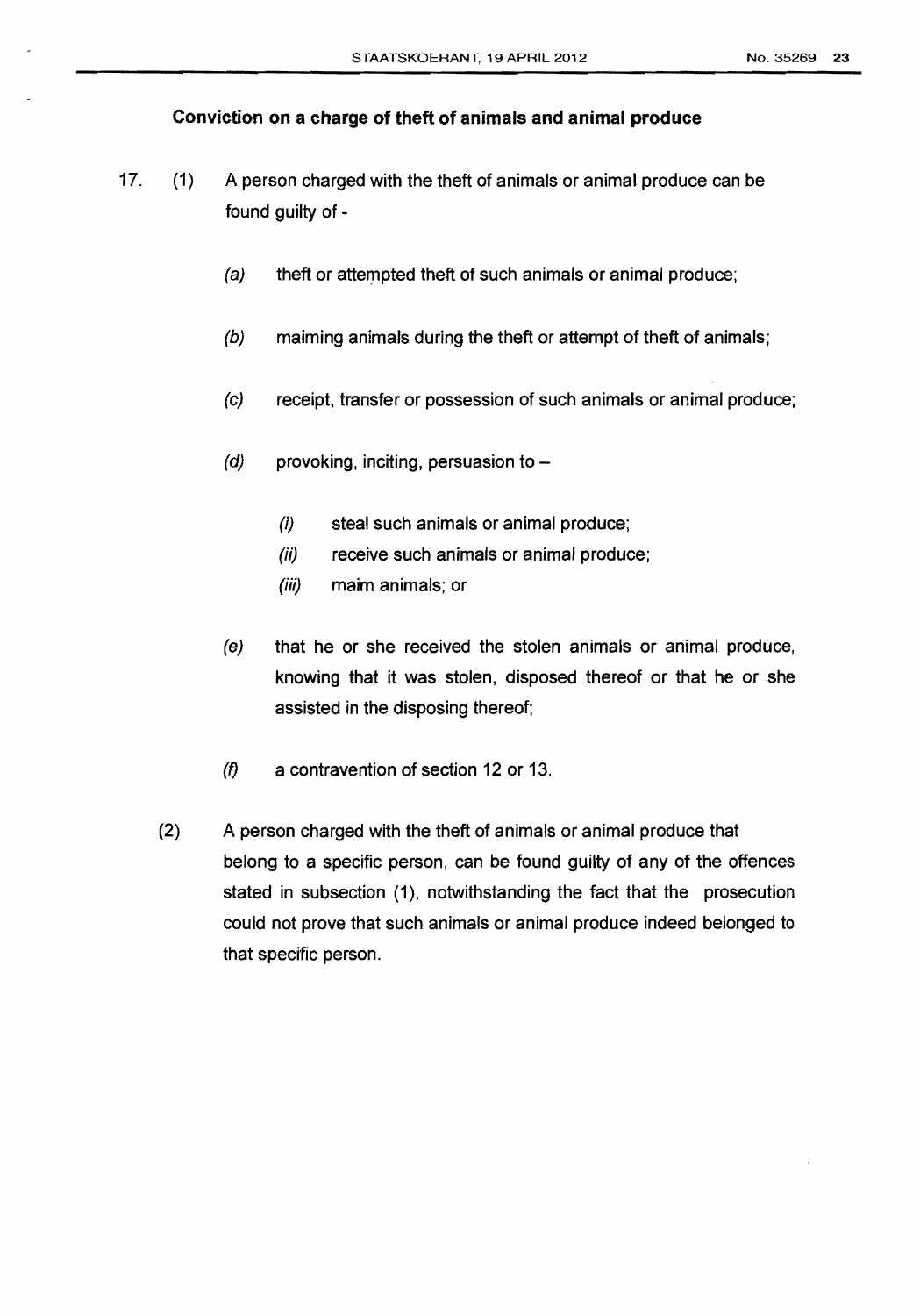### **Penalties**

- 18. (1) Notwithstanding any other law, a magistrate's or regional court shall in respect of a person who has been convicted of an offence referred to in-
	- (a) section 11(1), 12(1) and 13(1), 17 (1) (a), (b), (c), (d), and (e) and  $(1)$ , sentence the person, in the case of -
		- (i) a first offender, to imprisonment for a period not less than 10 years;
		- (ii) a second offender of any such an offence, to imprisonment for a period not less than 15 years;
		- (iii) a third or subsequent offender of any such offence, to imprisonment for a period not less than 20 years.
	- (b) Section 1(1), 2(1), (2) and (3), 3(1) and (3), 4(1), (2), (3), (4), (5) and (6), 5(1), (2), (3), (4), and (5), 6(1) and (2), 7(1), (2), (3), and 8(1), (2), (3), (4), and (6), 9(1) and (2), 10(4) and (5), 14(1) and (2) a fine not exceeding R20,000 or both such fine and imprisonment for a period not exceeding 10 (ten years).

### **Jurisdiction**

19. A court of a magistrate's as contemplated in section 89(1) of the Magistrates' Court Act, 1944 (Act No. 32 of 1944), may impose any penalty in terms of this Act, despite anything to the contrary contained in any other law.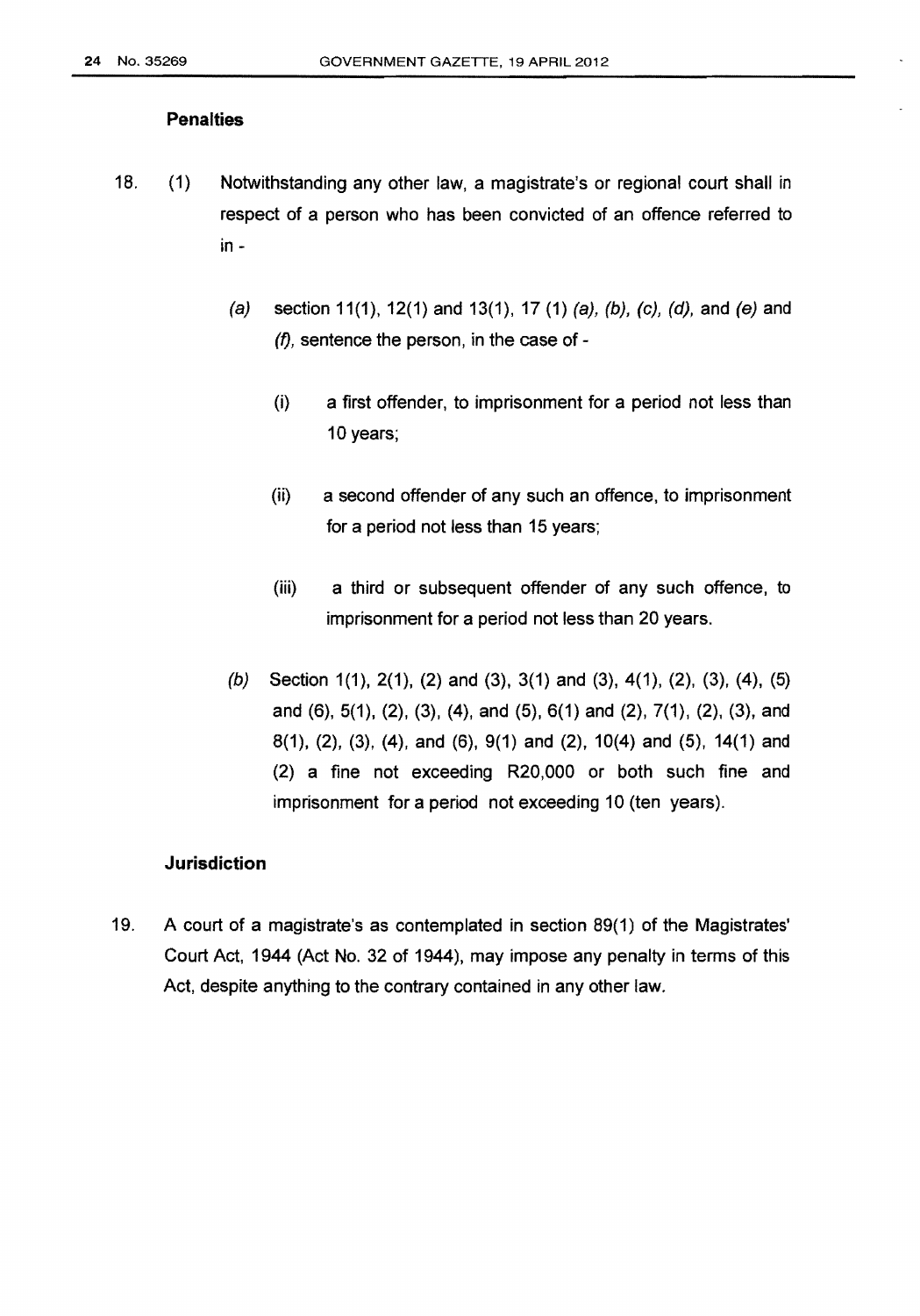### **REGULATIONS**

### **Regulations**

- 20. The Minister may make regulations regarding
	- (a) anything which may or must be prescribed in terms of this Act;
	- (b) any matter pertaining to record keeping;
	- (c) any other matter which must be regulated for the legal movement of animals or animal produce for the achievement of the objects of this Act;

## **CHAPTERS**

# **REPEAL OF LAWS AND SAVING**

### **Repeal of laws and saving**

- 21. (1) Subject to subsection (2), the laws mentioned in Schedule 1 are hereby repealed.
	- (2) Any proclamation, regulation, notice, approval, authority, licence, permit, none or document issued, made, given or granted and any other action taken under any provision of a law repealed by this Act, must be regarded as having been issued, made, given, granted or taken under the corresponding provision of this Act.

## **Short title and commencement**

22. This Act is called the Movement of Animals and Animal Produce Act, 2012, and comes into operation on a date fixed by the President by proclamation in the Gazette.